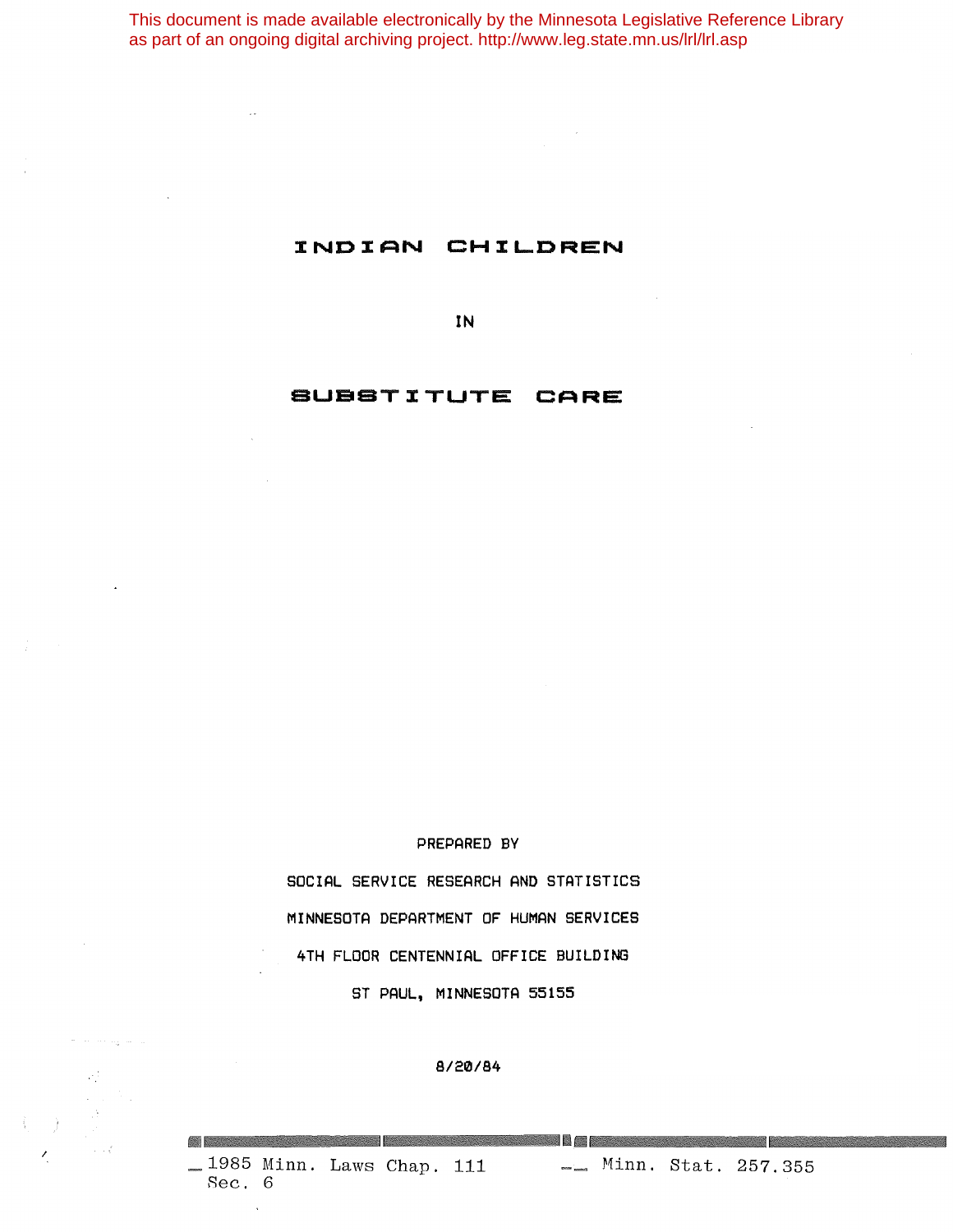### **RACE OF FOSTER FAMILY**

 $\sim 140$ 



 $\int$ 

 $\rightarrow$ 

 $\label{eq:2.1} \frac{1}{\sqrt{2}}\int_{\mathbb{R}^3}\frac{1}{\sqrt{2}}\left(\frac{1}{\sqrt{2}}\right)^2\frac{1}{\sqrt{2}}\left(\frac{1}{\sqrt{2}}\right)^2\frac{1}{\sqrt{2}}\left(\frac{1}{\sqrt{2}}\right)^2\frac{1}{\sqrt{2}}\left(\frac{1}{\sqrt{2}}\right)^2.$ 





 $\ddot{\phantom{1}}$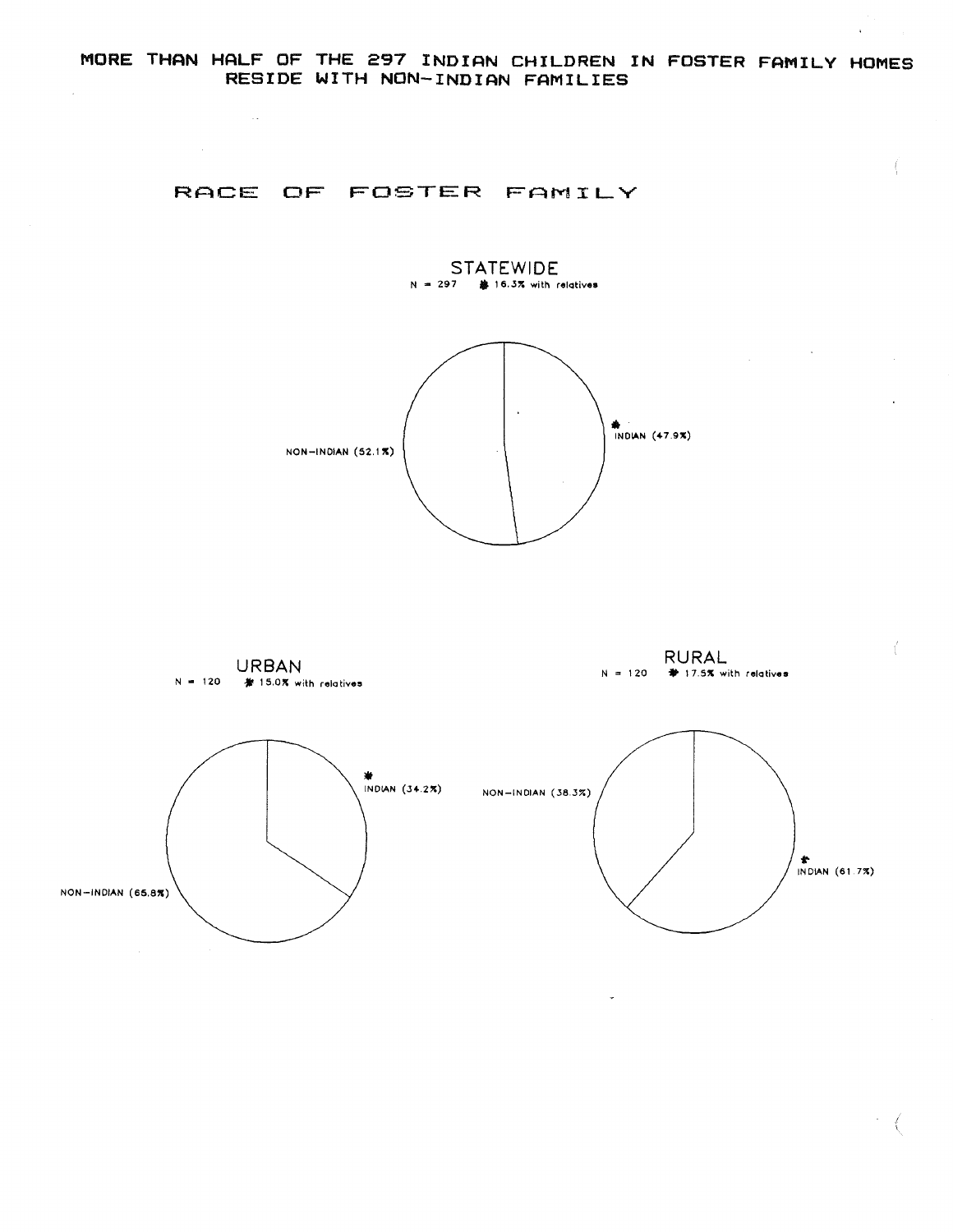| INDIAN CHILDREN IN SUBSTITUTE CARE ON 2/20/84                          |                                       |                     |                     |                     |                             |
|------------------------------------------------------------------------|---------------------------------------|---------------------|---------------------|---------------------|-----------------------------|
| TOTAL INDIAN CHILDREN IN SUBSTITUTE CARE                               |                                       | <b>TOTAL</b><br>473 | <b>LRBAN</b><br>244 | <b>RURAL</b><br>229 | $\mathcal{A}^{\mathcal{A}}$ |
|                                                                        | <b>AGE</b><br>UNDER 5 YEARS           | 470<br>$+21.9%$     | 244<br>22.5%        | 226<br>21.2%        |                             |
|                                                                        | 5 TO 9 YEARS                          | 16.0%               | 18.4%               | 13.3%               |                             |
|                                                                        | 10 TO 14 YEARS                        | 30.2%               | 32.0%               | 28.3%               |                             |
|                                                                        | 15 TO 19 YEARS<br><b>20 YEARS OLD</b> | 31.3%               | 26.2%               | 36.7%               |                             |
|                                                                        |                                       | 0. EX               | 0.8%                | 0.4%                |                             |
|                                                                        | <b>BEX</b>                            | 467                 | 238                 | 229                 |                             |
|                                                                        | MALE                                  | 56.1%               | 55.5%               | 56.8%               |                             |
|                                                                        | <b>FEMALE</b>                         | 43.9%               | 44.5%               | 43.2%               |                             |
| LEGAL STATUS                                                           |                                       | 457                 | 232                 | 225                 |                             |
| PARENTS/OTHER CARETAKER                                                |                                       | 28.0%               | 39.2%               | 16.4%               |                             |
| AGENCY/CHILD NOT FREE FOR ADOPTION<br>STATE (Dependent/neglected ward) |                                       | 50.3%               | 42.2%               | 58.7%               |                             |
|                                                                        | PRIVATE AGENCY (Depd/negl ward)       | 14.0%               | 18.5%               | .9.3%               |                             |
| INDIAN TRIBAL COURT (ward)                                             |                                       | $Q. Q$ %<br>7.0%    | <b>0.</b> 0%        | 0. OX               |                             |
|                                                                        |                                       |                     | 0.04                | 14.2%               |                             |

0.7%

 $0.01$ 

 $1.3%$ 

| SUBSTITUTE CARE GOAL     | 405    | 223    | 182   |
|--------------------------|--------|--------|-------|
| RETURN CHILD TO OWN HOME | 37.5%  | 27.BX  | 49.5% |
| ADOPTION                 | 11.4%  | 9.9%   | 13.2% |
| LONG-TERM FOSTER CARE    | 20. 2% | 21.5%  | 18.7% |
| OTHER                    | 30.9%  | 40. BX | 18.7% |

TOTAL = ALL 87 COUNTIES URBAN = HENNEPIN, RAMSEY, & ST LOUIS COUNTIES RURAL = REMAINING 84 COUNTIES

OTHER

NOTE 1: Hennepin as of 12/31/83 NOTE 2: The total number of reported cases within a variable category (e.g. legal status) is frequently less than the grand total of children in substitute care because of the number of "unknowns" within that category.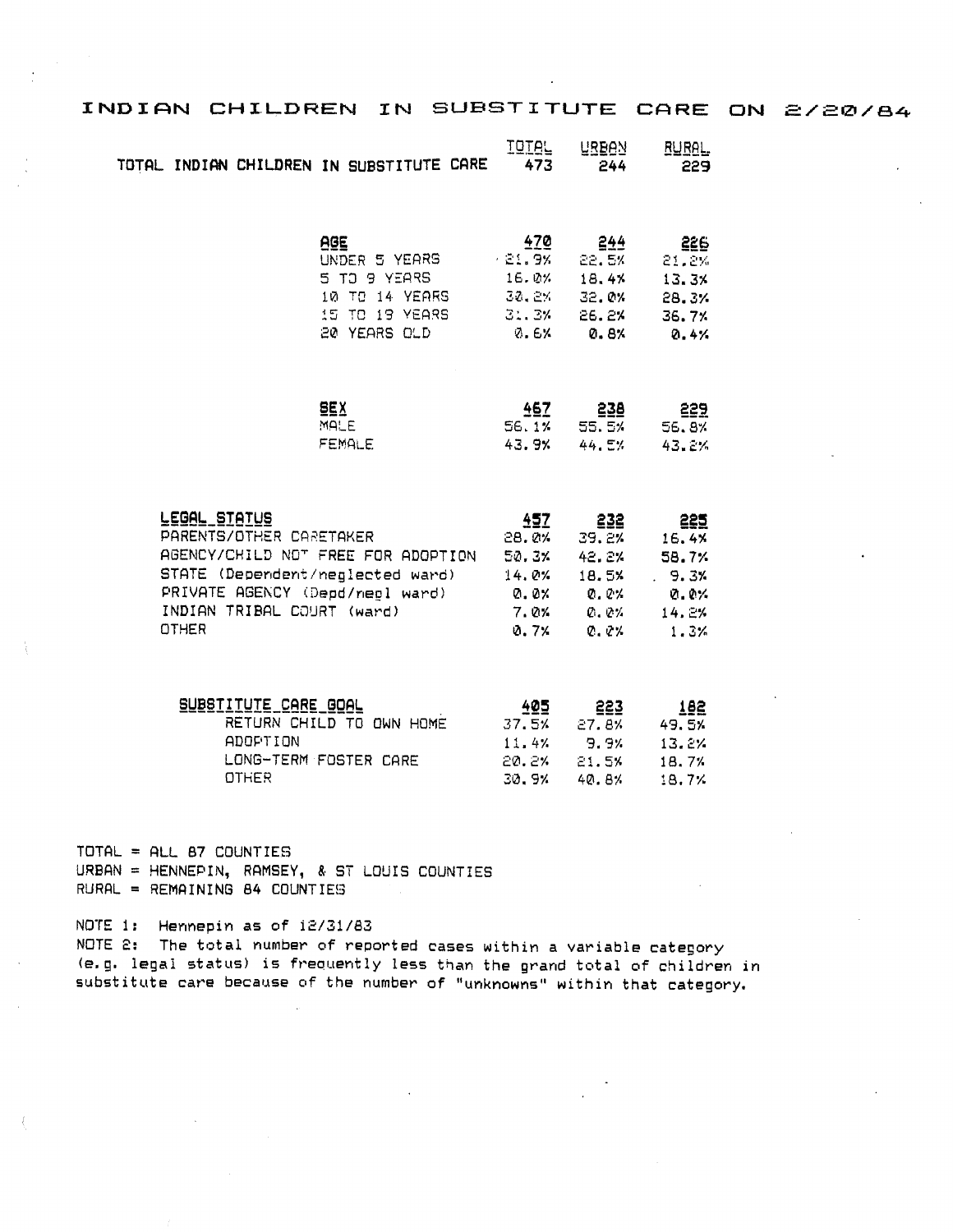| INDIAN CHILDREN IN SUBSTITUTE CARE ON 2/20/84 |              |                  |                            |          |
|-----------------------------------------------|--------------|------------------|----------------------------|----------|
|                                               | <b>TOTAL</b> | URBAN            | <b>RURAL</b>               |          |
| TOTAL INDIAN CHILDREN IN SUBSTITUTE CARE      | 473          | 244              | 229                        |          |
|                                               |              |                  |                            |          |
| CONTINUOUS TIME IN SUBSTITUTE CARE            |              | $473$ 244        | 229                        | $\Delta$ |
| LESS THAN 1 YEAR                              | 42.1% 44.7%  |                  | 39.3%                      |          |
| 1 YEAR BUT LESS THAN 2 YEARS                  | 21.4%        | 18.9%            | 24.0%                      |          |
| <b>E YEARS BUT LESS THAN 3 YEARS</b>          | 8.9% 9.4%    |                  | 8.3%                       |          |
| 3 YEARS BUT LESS THAN 5 YEARS                 |              |                  | $14.0\%$ $16.4\%$ $11.4\%$ |          |
| 5 YEARS OR MORE                               | 13.7%        |                  | $10.7%$ $17.0%$            |          |
|                                               |              |                  |                            |          |
| NUMBER OF PLACEMENTS DURING                   |              |                  |                            |          |
| LAST THREE YEARS CONTINUOUS CARE              |              | $444$ 224        | ା ଅଛନ୍ତ                    |          |
| 1 PLACEMENT                                   |              |                  | 67.8% 58.5% 77.3%          |          |
| 2 PLACEMENTS OR MORE                          | 32.2%        | 41.5%            | 22.7%                      |          |
|                                               |              |                  |                            |          |
|                                               |              |                  |                            |          |
| LIVING ARRANGEMENT                            | 446          | 232              | 214                        |          |
| FOSTER FAMILY HOME                            |              |                  | 66.6% 70.3% 62.6%          |          |
| ADOPTIVE HOME (Not Finalized) 2.5% 0.9%       |              |                  | 4.2%                       |          |
| GROUP HOME                                    |              | $8.7%$ 5.6%      | 12.17                      |          |
| EMERGENCY SHELTER                             |              |                  | $6.7%$ $6.9%$ $6.5%$       |          |
| CHILD CARE FACILITY                           | 14.6%        | 15.9%            | 13.1%                      |          |
| INDEPENDENT LIVING                            | 0.0%         | $Q$ , $Q \times$ | 0.0%                       |          |

0.9%

 $0.44$ 

 $1.4%$ 

 $TOTAL = ALL B7 CQUNTIES$ URBAN = HENNEPIN, RAMSEY, & ST LOUIS COUNTIES RURAL = REMAINING 84 COUNTIES

∴ RUNAWAY OR OTHER

NOTE 1: Hennepin as of 12/31/83 NOTE 2: The total number of reported cases within a variable category (e.g. legal status) is frequently less than the grand total of children in substitute care because of the number of "unknowns" within that category.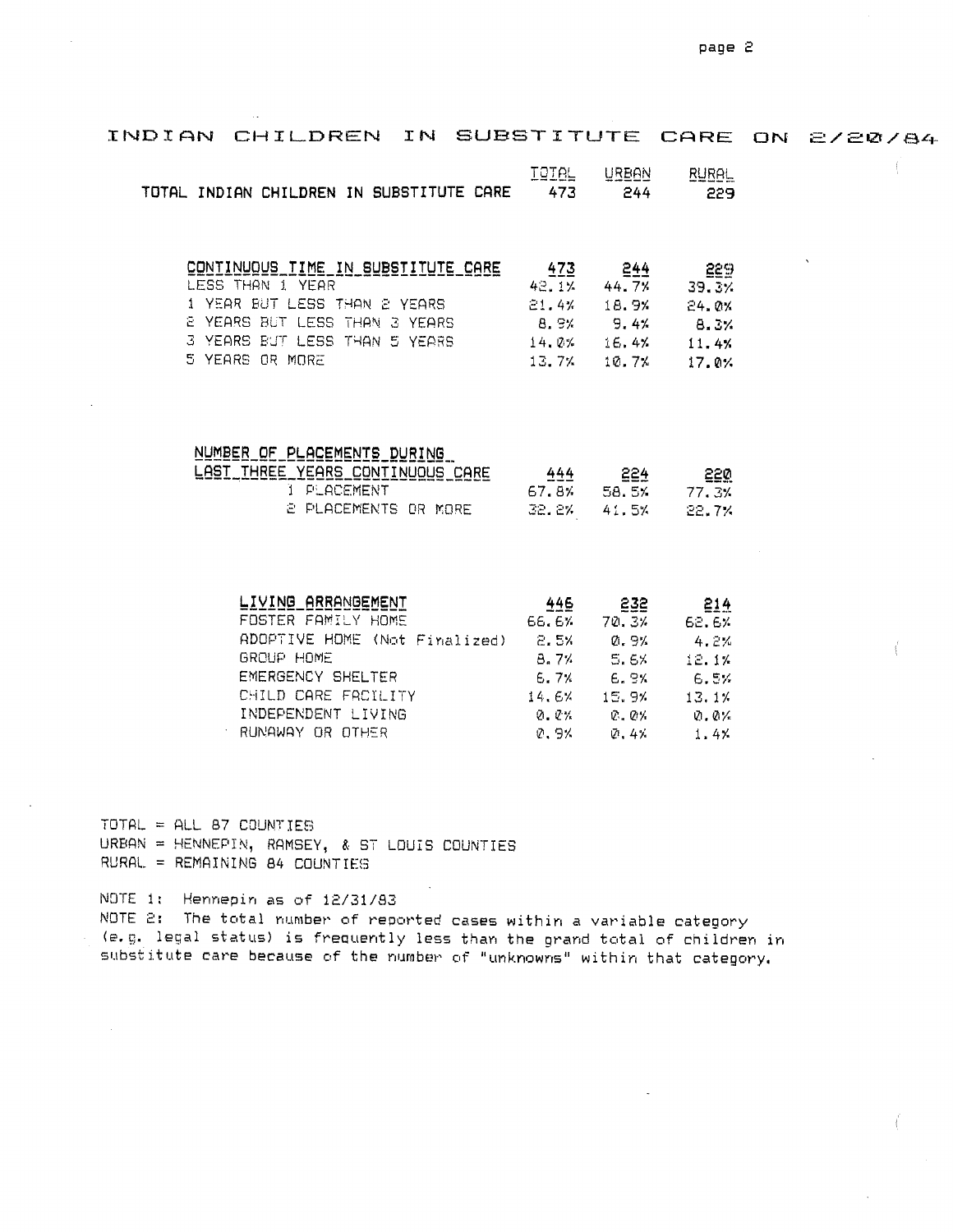| INDIAN CHILDREN IN SUBSTITUTE CARE                                                                              |                     |                       |                              | ON | <i>2/20/84</i> |  |
|-----------------------------------------------------------------------------------------------------------------|---------------------|-----------------------|------------------------------|----|----------------|--|
| TOTAL INDIAN CHILDREN IN SUBSTITUTE CARE                                                                        | <b>IOTAL</b><br>473 | URBAN<br>244          | <b>RURAL</b><br>229          |    |                |  |
| PRIMARY REASON FOR MOST RECENT<br>REMOVAL OF CHILD FROM OWN HOME                                                | - 392               | 167                   | 225                          |    |                |  |
| CHILD RELATED CONDUCT/CONDITION                                                                                 |                     | 30.9% 34.7%           | 28.0%                        |    |                |  |
| UNABLE TO PROTECT FROM MORE ABUSE/NEGLECT 66.3% 17.4% 32.9%                                                     |                     |                       |                              |    |                |  |
| OTHER FAMILY/HOUSING/FINANCIAL PROBLEM 4.8% 2.4% 6.7%<br>PARENT/CARETAKER RELATED CONDUCT/CONDITION 38.0% 45.5% |                     |                       | 32.4%                        |    |                |  |
|                                                                                                                 |                     |                       |                              |    |                |  |
| DISABLING CONDITIONS                                                                                            | 473                 | <u>244  </u>          | 229                          |    |                |  |
| CHILDREN WITH 1 OR MORE DISABLING COND. 22.6% 24.6%                                                             |                     |                       | 20.5%                        |    |                |  |
| CHILDREN WITH NO KNOWN DISABLING COND. 72.1% 65.2%                                                              |                     |                       | 79.5%                        |    |                |  |
| CHILDREN WITH DISABILITY STATUS UNKNOWN 5.3% 10.2%                                                              |                     |                       | 0. C%                        |    |                |  |
| NUMBER OF CHILDREN BY DISABILITY TYPE                                                                           |                     |                       |                              |    |                |  |
| (Duplicated count across disabilities)                                                                          | 165                 | 114                   | $-51$                        |    |                |  |
| MENTAL RETARDATION                                                                                              | 29                  | 23                    | Ë.                           |    |                |  |
| EMOTIONAL DISTURBANCE                                                                                           | 48                  | 32.                   | 16                           |    |                |  |
| HEARING, SPEECH, SIGHT IMPAIRMENT<br>PHYSICAL DISABILITY                                                        | 21<br>$24 -$        | 13<br>17 <sup>7</sup> | $\epsilon$<br>$\overline{7}$ |    |                |  |
| SPECIFIC LEARNING DISABILITY                                                                                    | 25.                 | 空の                    | E)                           |    |                |  |
| OTHER CLINICALLY DIAGNOSED CONDITION                                                                            | 18                  | G)                    | 9                            |    |                |  |
|                                                                                                                 |                     |                       |                              |    |                |  |
| GEOGRAPHIC LOCATION OF PLACEMENT                                                                                | 414                 | 186                   | 226                          |    |                |  |
| IN COUNTY OF FINANCIAL RESPONSIBILITY 70.5%                                                                     |                     |                       | 79.6% 63.2%                  |    |                |  |
| IN OTHER MINNESOTA COUNTY<br>OUT OF MINNESOTA                                                                   | 26.8%<br>2.7%       | 18.3%<br>$P = 7$      | 33.8%<br>$-3.1\%$            |    |                |  |
|                                                                                                                 |                     |                       |                              |    |                |  |

 $2.7%$   $2.2%$   $3.1%$ 

TOTAL = ALL 87 COUNTIES  $URBAN = HENNEPIN, RAMSEY, 8 ST LOUIS COUNTIES$ RURAL = REMAINING 84 COUNTIES

NOTE 1: Hennepin as of *12/31/83* NOTE 2: The total number of reported cases within a variable category (e.g. legal status) is frequently less than the grand total of children in substitute care because of the number of "unknowns" within that category.